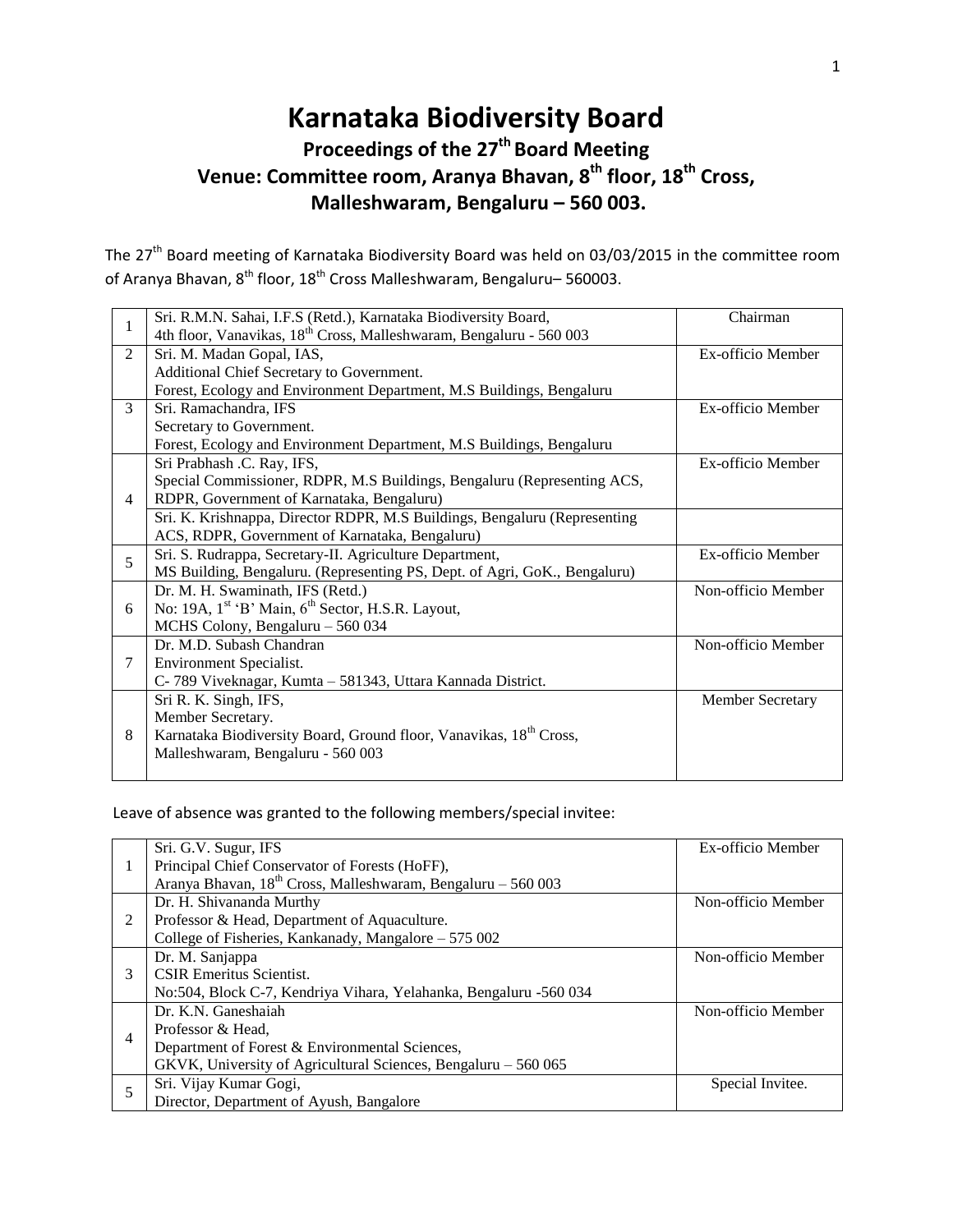The meeting commenced with a formal welcome of the members by the Chairman and the agenda for meeting was taken up for discussion.

### **1.Reading and recording of proceedings of 26th Board meeting:**

The proceedings of the  $26<sup>th</sup>$  Board meeting were communicated to all the members. As there were no comments from the Members, the proceedings are hereby adopted.

#### **2. Action taken on 25th Board Meeting Proceedings:**

Action taken on proceedings of 25th Board meeting was noted by the Board.

#### **3. Action taken on 26th Board meeting:**

Action taken on proceedings of  $26<sup>th</sup>$  Board meeting was noted by the Board.

#### **4. Access and benefit sharing:**

I. In pursuance of resolution of  $26<sup>th</sup>$  Board meeting a committee on Access and Benefit Sharing was constituted which met on 21/01/2015. The Member Secretary brought to the notice of proceedings of the meeting to the notice of the Board and informed that the committee has discussed fixing of ABS percentage based on the guidelines issued by Ministry of Environment, Forests & Climate Change (MoEF-CC) on ABS and phasing out of 40 species which are under different threat status and are commercially utilized. The committee on ABS also discussed the fee to be levied by BMC as per Section – 41(3).

The Additional Chief Secretary, Forest Ecology and Environment suggested that the committee should give recommendation in matrix form which will be based on volume of trade, availability of resources and threat status of species using all the different combinations of these criterion. After this exercise the information should be put in public domain and suggestions/objections called. After receiving objections and suggestions the report of the committee should be revised and submitted to Government for issuing an order. The Chairman informed that the committee should not be restricted to giving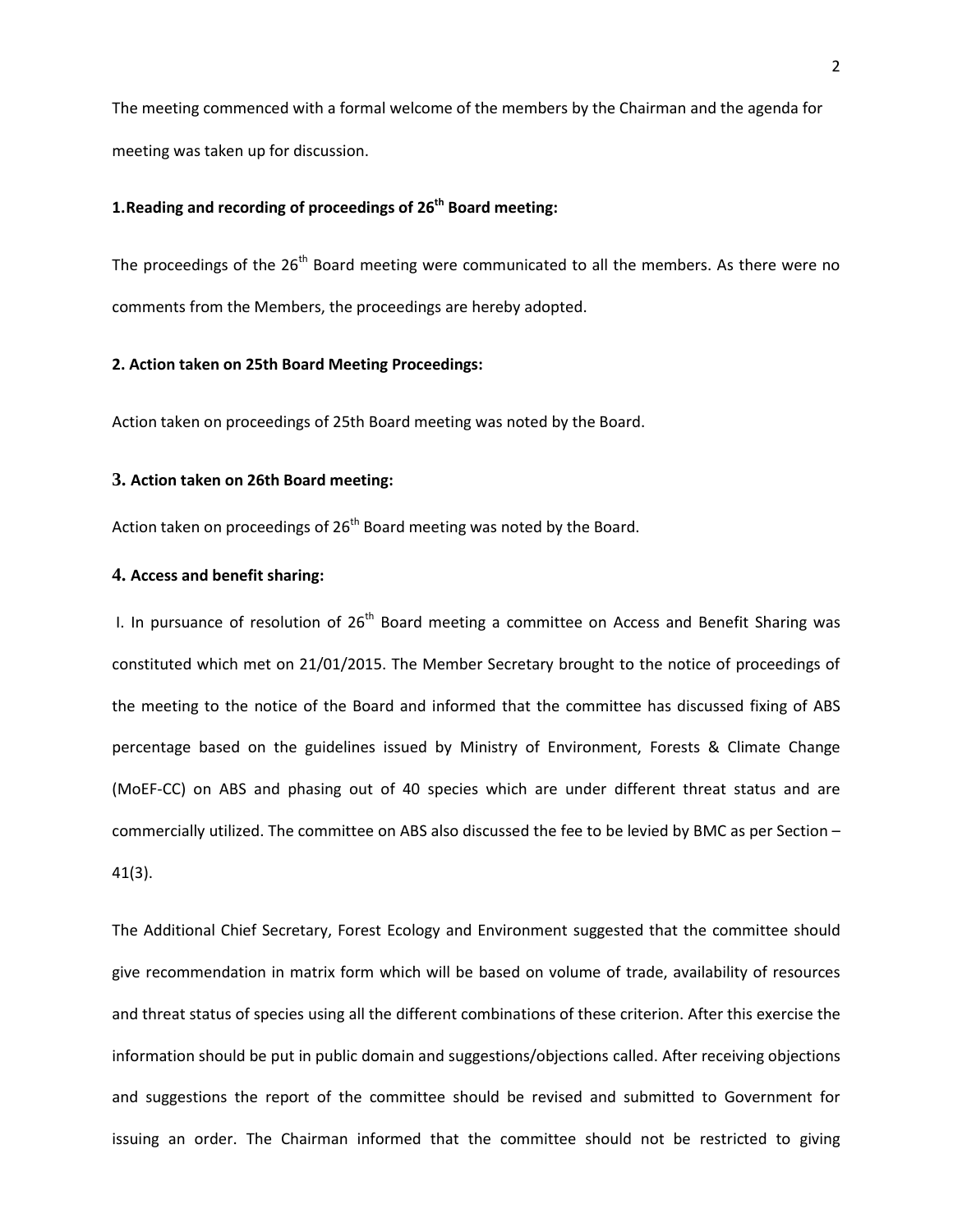recommendation to medicinal plants only. Other species including commercially used fauna should also be considered. Member Secretary explained that the proceedings of the meeting is submitted along with 593 commercially utilized species which are naturally occurring in the State. The list of top 100 species as per the volume of use is also submitted for information. After detailed deliberation the Board resolved to get the final recommendation of the Committee in the next Board meeting.

#### II. Phasing out 40 species:

The Board also noted of the views of the committee towards phasing out different species. Secretary, Ecology and Environment informed that as per Section-38 of Biodiversity Act, 2002 species is to be notified by Central Government, in consultation with concerned State Government. Member Secretary brought to the notice of the Board that the Board can regulate the commercial utilization of Bioresources [Section-23(b), Karnataka rule 17]. After detailed deliberation it was resolved that the threat status of the species should be notified by Government of India on recommendation of the Board. But regulating the species including granting approval or otherwise for commercial utilization is the function of the Board.

#### III. Collection of fee by the BMC:

The matter about finalizing the fee as per Karnataka Biological Diversity Rules 2005, Section-15(13) was discussed and it is resolved that the committee should once again consider the fee to be levied by the BMC along with other subjects.

## **5. Project on medicinal plant – "Assessment of population status and removal of bioresources from forest with special emphasis on medicinal plants in Karnataka":**

The Board noted the action taken.

#### **6. Audit inspection report:**

I. Change of name of account.

The Board took note of the action taken by the Member Secretary.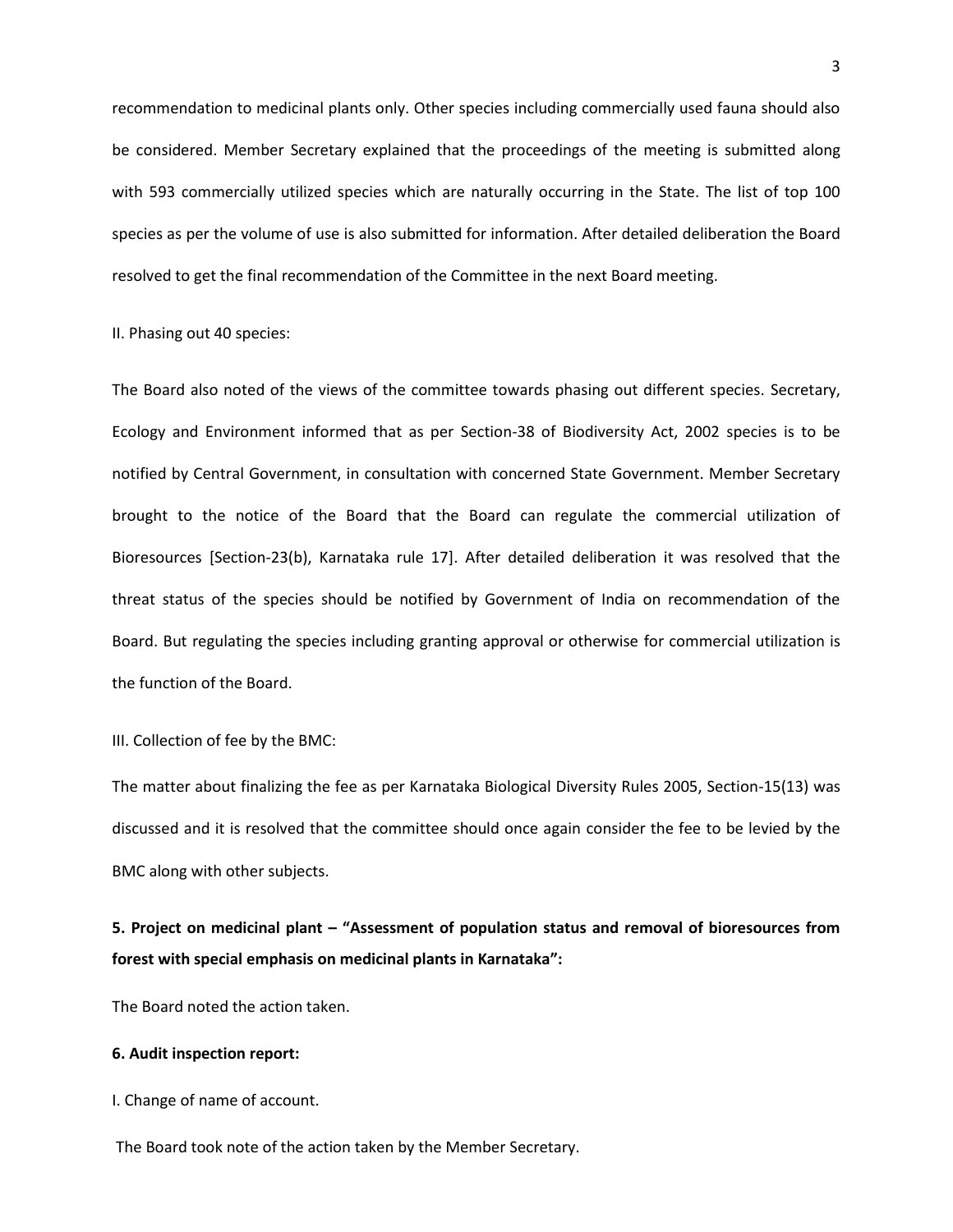II. Kuvempu bio-park unspent balance:

The Board noted the unspent balance of Rs. 22.393 lakhs for the Kuvempu bio-park project and resolved to remit the unspent amount including interest to the Government.

III. Karnataka Urban Infrastructure Development Finance Corporation (KUIDFC) project:

Rs. 23.72 lakh is the total amount given to EMPRI under the KUIDFC project and the actual expenditure admitted by the KUIDFC was Rs. 15.49 lakh. The matter was discussed at length and the members were of the opinion to get the details of the actual money spent by EMPRI under this project from the Director General, EMPRI. The Board resolved that after reconciling these figures with EMPRI, the detailed report may be submitted to the Government referring to the observation by Accountant General, Bengaluru vide Part-II, Section –B, Para-I for the year 2013-14.

#### **7. Budget reappropriation for the financial year 2014-15:**

The members discussed the money spent under various sub-heads during 2014-15. The Additional Chief Secretary, Forest Ecology and Environment observed that the Government gives a lump sum grant and so long as the expenditure is not beyond the grant, there is no need to seek reappropriation. However, chairman is authorized to reappropriate within overall grant to the Board keeping in view the principles of financial propriety.

#### **8. Fund position of the Board:**

I. Board noted the year wise statement of funds received from Government and expenditure made.

II. Application fee for Form-I received from various companies from 2007-08 is noted by the Board

#### **9. Budget for 2015-16:**

The Member Secretary submitted the budget proposal of the Karnataka Biodiversity Board sent to Government for the year 2015-16. The Board noted the action taken.